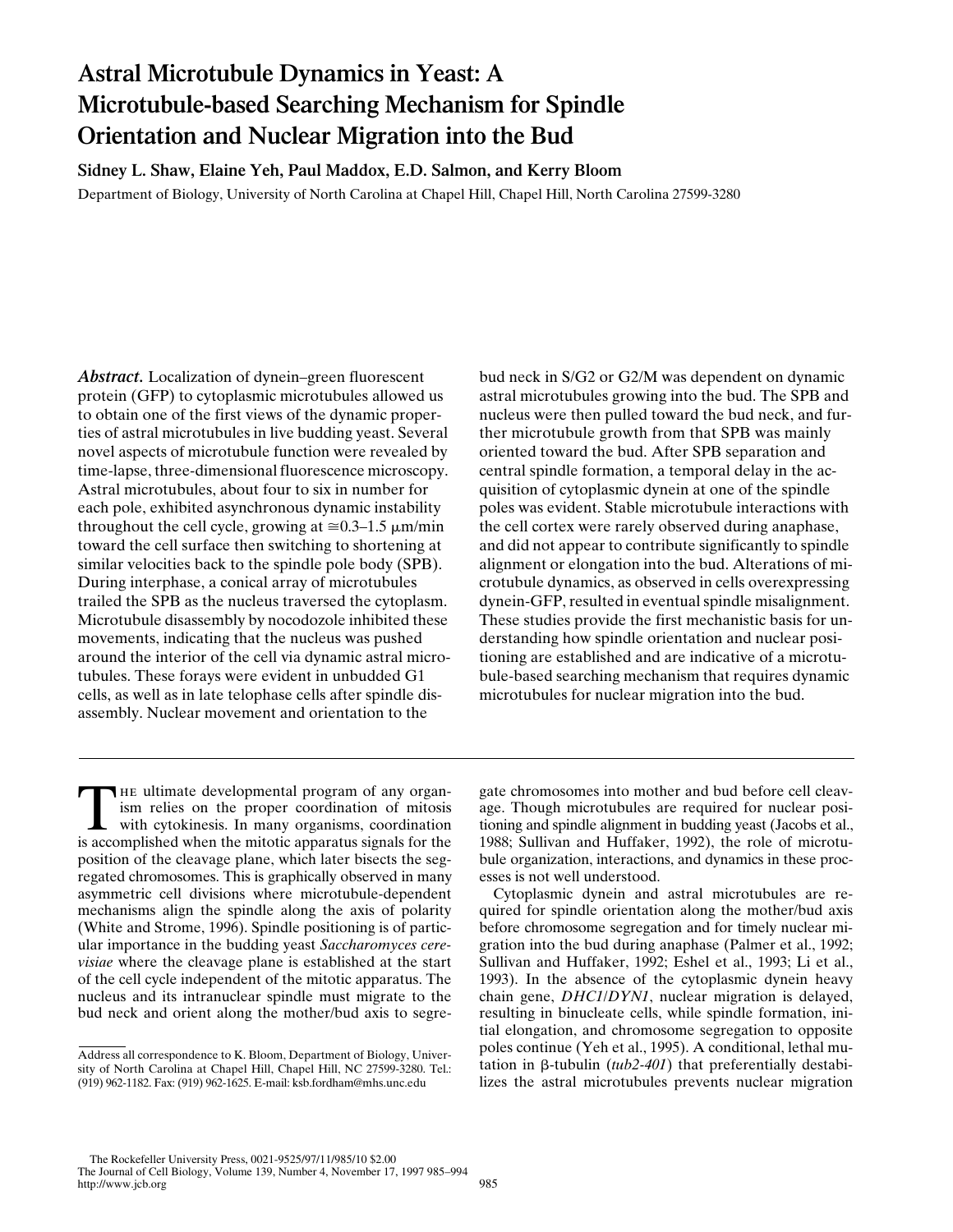into the daughter cell, and leads to bi- and anucleated cells after cytokinesis (Sullivan and Huffaker, 1992). The similarity in phenotypes suggests that dynein's role in nuclear orientation and spindle alignment occurs via astral microtubules.

The requirement for astral microtubules and cytoplasmic dynein for proper nuclear movement into the bud, together with dynein's ability to move toward the minus end of a microtubule lattice, has led to the notion that dynein at the cell cortex exerts a pulling force on the astral microtubules (Eshel et al., 1993; Li et al., 1993; Schroer, 1994). In the absence of a central spindle, *ndc1*, spindle pole bodies (SPBs)<sup>1</sup> (only one of which is associated with chromosomes) are segregated to the mother and bud, indicating the presence of forces on the SPBs independent of the central spindle (Thomas and Botstein, 1986; Winey et al., 1993). Dynein's role in the generation of such forces was demonstrated by Yeh et al. (1995), who showed that only the defective SPB without attached chromatin could be translocated into the bud in cells lacking dynein and the central spindle (*ndc1*, *dhc1* double mutants). These data, together with the localization of cytoplasmic dynein to astral microtubules (Yeh et al., 1995) indicate that dynein plays a dominant role in pulling the SPB into the bud via astral microtubules. Cells lacking cytoplasmic dynein and force generators in the central spindle (Cin8p and Kip1p) are deficient in spindle elongation (Saunders et al., 1995), substantiating the view that dynein exerts a pulling force.

Astral microtubules are reported to be oriented toward the site of bud growth before bud emergence. Coimmunofluorescence of microtubules and Spa2p have indicated that microtubules at the cell cortex preferentially localize with proteins that mark the incipient site of bud growth (Snyder et al., 1991). Similarly, in electron microscopic studies, the SPB is reported to be oriented toward the bud in cells with small buds (Byers and Goetsch, 1975; Byers, 1981). Thus the microtubule cytoskeleton has been hypothesized to orient the nucleus toward the bud site, and then dock the nucleus to the future neck of the budded cell. An apparent paradox between the immunofluorescence studies with fixed cells and imaging of the nucleus in live cells is the finding that the nucleus moves with a high degree of freedom in unbudded cells, and is restricted in its movement only as it migrates to the neck of budded cells and not before (Koning et al., 1993; Yeh et al., 1995).

In this study we have constructed a dynein fusion with green fluorescent protein (dynein-GFP) that allows visualization of astral microtubule dynamics throughout the cell cycle in yeast. Time-lapse imaging indicates dramatic microtubule dynamic instability providing both the mechanical force for nuclear movement, as well as a searching mechanism for the nascent bud. Astral microtubules remain dynamic as the spindle elongates, indicating that transient interactions of microtubules within the bud play a predominant role in the alignment of the mitotic spindle. These transient interactions may also provide an inherent mechanism for error correction in segregation of spindle poles to mother and daughter cells.

# *Materials and Methods*

#### *Strains*

All strains used in this study were derived from strain 15C (*Mata*, *leu2-3*, *112*, *ura3-52*, *his4-580*, *trp1*D, *pep4-3*) and MAY591 (*Mat*a, *leu2-3*,*112*, *lys2-801*, *his3-200*, *ura3-52*) (Saunders and Hoyt, 1992). Haploid derivatives 8d (*Mata*, *lys2-801*, *trp1*D, *ura3-52*, *leu2-3,112*) and 9d (*Mat*a, *lys2- 801*, *his3-200*, *ura3-52*, *leu2-3,112*) were mated to generate the diploid strain (8d39d) (*Mata*/a, *lys2*/*lys2*, *ura3*/*ura3*, *leu2*/*leu2*, *his3*/1, 1/*trp1*). A complete deletion of the 12,276-bp dynein heavy chain was obtained by fragment-mediated transformation into 9dDdhc (*dhc1::LEU2*). The GAL1–glutathione-S-transferase (GST)–dynein-GFP–containing plasmid ( $pKBY701$ ; see Fig. 1) was introduced into 9d, 9d $\Delta$ dhc, or the diploid, 8d×9d by standard transformation.

## *Construction and Expression of a Dynein-GFP Fusion Protein*

A dynein-GFP fusion protein was constructed by cloning GFP (S65T) into the COOH terminus of the cytoplasmic dynein heavy chain (*DHC1*, *DYN1*; see Fig. 1). The resulting protein is  $\sim$  500 kD, containing the COOH-terminal 300–4,081 amino acids of cytoplasmic dynein fused to GFP. The Ser-65-Thr GFP mutation was used for the enhanced solubility and fluorescence of the fusion protein (Heim et al., 1995). Expression of the fusion protein was controlled by the *GAL1* promoter to allow varied induction/ repression regimes for regulation of protein levels (galactose, induction, and glucose, repression). Cells were grown to mid-logarithmic growth phase in glucose, followed by a short induction on galactose  $(\sim 2 h)$ , and aliquots were removed and placed onto a  $5-\mu$ m-thick gelatin slab containing glucose (Yeh et al., 1995). Expression was repressed for the duration of recording to restrict analysis to existent dynein.

### *Immunofluorescence Staining*

Immunofluorescence staining of yeast cells was performed essentially as described (Pringle et al., 1989). Cells were fixed overnight at  $4^{\circ}$ C in 3.7% formaldehyde. Microtubules were visualized with the rat anti- $\alpha$ -tubulin antibody YOL1/34 (1:200 dilution) (Accurate Chemical and Scientific Corp., Westbury, NY). Rabbit anti-GST antibodies (gift of E. Bi, University of North Carolina at Chapel Hill) (1:5 dilution), were used to visualize the dynein-GFP fusion protein (see Fig. 1). FITC-conjugated goat anti–rat and rhodamine-conjugated goat anti–rabbit (Cappel Labs, Cochranville, PA) were used as secondary antibodies (1:200 dilution).

#### *Microscopy and Image Processing*

Cells were pipetted onto slabs of 25% gelatin containing minimal media  $+2\%$  glucose as described by Yeh et al. (1995). Imaging was performed using the microscope system and acquisition protocol described in Shaw et al. (1997). The microscope (Salmon et al., 1994) was modified for automated switching between fluorescence and differential interference contrast (DIC) by replacement of the camera mount with a filter wheel (BioPoint 99B100; Ludl Electronic Products Ltd., Hawthorne, NY) containing the analyzer component of the DIC optics. A  $\times 60$  1.4 numerical aperture Plan-Apochromatic objective lens and  $\times$ 2 +  $\times$ 1.25 intermediate projection magnified the specimen image  $\times 150$  directly onto the cooled, slow-scan CCD imaging device (C4880; Hamamatsu Photonics, Bridgewater, NJ). The computer-controlled (MetaMorph 2.5 software; Universal Imaging Corp., West Chester, PA) microscope executed an acquisition protocol taking fluorescence images at  $1-\mu m$  axial steps and a single DIC image corresponding to the central fluorescence image. Fluorescence excitation through a 490  $\pm$  10-nm filter was normally attenuated to 1–10% of the available light from the 100 W mercury arc lamp. Fluorescence emission was collected through a  $530 \pm 15$ -nm band pass filter. DIC images were made by rotating the analyzer into the light path and taking a 0.6-s exposure.

A single background image (average of 24, 3-s exposures with no illumination) was subtracted from each GFP image. The images corresponding to a single time-lapse point were projected to a single image by using only the brightest pixel at any one location. Registration of DIC and fluorescence images was verified by imaging of 1-um fluorescent beads in DIC and fluorescence modes. For presentation, dynein-GFP and corresponding DIC images were overlaid or placed side by side and contrast en-

<sup>1.</sup> *Abbreviations used in this paper*: DIC, differential interference contrast; GFP, green fluorescent protein; GST, glutathione-S-transferase; SPB, spindle pole body.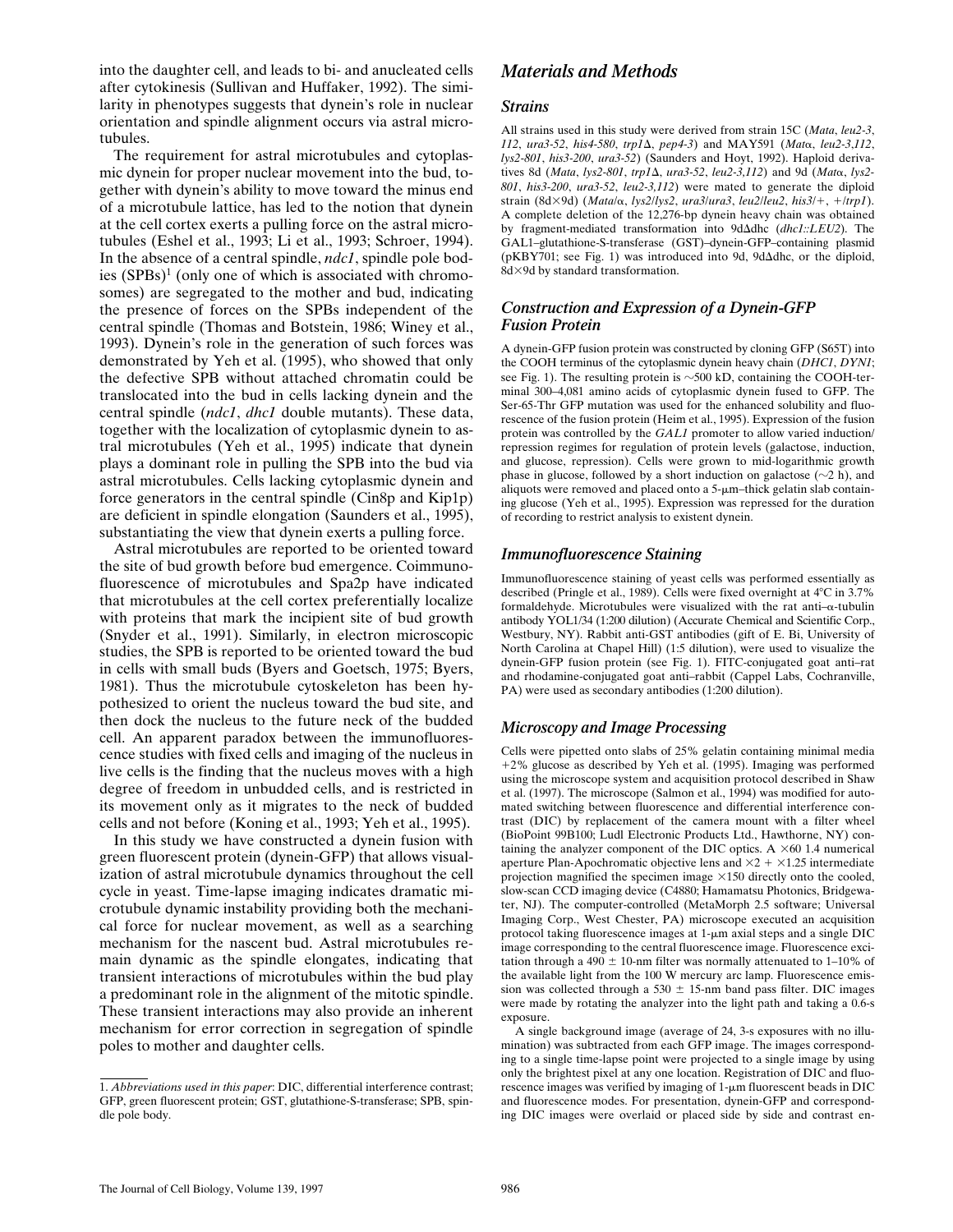hanced using MetaMorph (Universal Imaging Corp., West Chester, PA) or Photoshop (Adobe Systems Corp., San Jose, CA). Images for publication were scaled and interpolated to 300 dots per inch.

#### *Analysis and Quantitation*

Variable levels of dynein-GFP were observed in all transformed strains necessitating a standard procedure for the selection of cells for imaging. The average and maximum fluorescence (arbitrary units) from a 3-s exposure of a single cell was assessed, using the quantitation tools in Meta-Morph, and compared to the identical measurements made on a plastic fluorescent reference slide (Applied Precision Inc., Issaquah, WA). Cells having a maximum fluorescence <20% of the reference were used for further analysis and quantitation. Two image acquisition protocols were used, one for the analysis of cells over long periods of time  $($ >40 min) and a second for determining rates.

For time-lapse analysis of cells  $($ >40 min), five fluorescence exposures of 3-s duration and a single DIC image were taken at 1-min intervals. Excitation was attenuated to between 1–10% to prevent phototoxicity. A total of 1,493 time points were compiled as two-dimensional images from 15 cells for analysis. Anaphase was observed in 11 out of 15 cells and initial spindle pole separation was discretely followed in 4 of 15 cells.

Rates of microtubule elongation and shortening were determined by measurement of microtubule length in time-lapse image sequences from 35 cells. Three exposures of 1-s duration were taken at 100% fluorescence excitation at  $1 \mu m$  axial steps and projected to a single plane for analysis. The acquisition regime was repeated every 15 s for a maximum of 15 min and represents  $>1,800$  time points. Microtubule length was determined by measuring individual microtubules from the center of the SPB fluorescence to the microtubule end and converting from pixels to microns using the image of a stage micrometer.

#### *Nocodazole Treatment*

Exponentially growing cultures were treated with 1% DMSO (control) or 1% DMSO with 20 mg/ml nocodazole (Sigma Chemical Co. St. Louis, MO). After 2 h, >80% of nocodazole-treated cells were large budded.

# *Results*

#### *Dynamic Instability of Astral Microtubules*

The function of a plasmid-borne, cytoplasmic dynein-GFP fusion protein (Fig. 1) was assessed by the fidelity of nuclear segregation in individual cells whose sole source of dynein was the GFP fusion. Anucleate and binucleate cells were not generated in individuals expressing an average fluorescence of  $\langle 20\% \rangle$  of a fluorescence reference (described in Materials and Methods). Orientation of the nucleus along the mother–bud axis was not affected by replacing the wild-type dynein with the dynein-GFP fusion. The rates of spindle elongation were in accordance with previous observations (Yeh et al., 1995). Only a slight delay  $(<5$  min) was observed in the penetration of the nucleus through the bud neck at the time of anaphase onset (see below). Thus the fusion protein was able to complement the spindle orientation and nuclear movement defects of dynein null mutants (Yeh et al., 1995).

The dynein-GFP fusion protein decorated both the SPB and astral microtubules exclusively throughout the cell cycle. In cells fixed for microtubule immunofluorescence by standard procedures in yeast (Pringle et al., 1989), dynein-GFP staining was concentrated at SPBs and distributed along the length of the great majority of astral microtubules preserved in cells expressing the dynein-GFP (Fig. 2). Occasionally (23 out of 153 microtubules), a region of a microtubule or a whole microtubule lacked detectable dynein-GFP staining (Fig. 2). The distribution of dynein-GFP staining along



*Figure 1.* Construction of the dynein-GFP–containing plas-

mid, pKBY701. The parent plasmid is based on a high copy, galactose-inducible shuttle vector previously described (Baldari et al., 1987) that contains the 2- $\mu$ m origin of replication, *URA3*, and Leu2-d. Mitchell et al. (1993) modified the vector for the conditional expression of GST fusions in *S. cerevisiae.* We inserted the dynein heavy chain gene (11,333-bp *NheI* fragment, amino acids 303–4,081) into the XbaI site of pEGKG. The resulting plasmid, pJU1 contains a galactose-inducible (*black*), GST (*blue*)/dynein (*gray*) fusion protein. The S65T derivative of GFP (*green*) (716 bp) was fused to the COOH terminus of dynein, at the unique SalI site generating the plasmid pKBY701 (22.3 kbp).

the microtubules in the fixed preparations was very uneven (Fig. 2 *B*) in comparison to the uniform linear distributions seen in the live cell images (Figs. 3 and 4). This indicates that the microtubule fixation procedures are not able to completely preserve the native distribution of dynein-GFP along microtubules. For the live cell studies, a single fluorescence image was inadequate to follow dynamic microtubules, which often extended in and out of the plane of focus. To solve this problem, a two-dimensional representation of their three-dimensional distribution was obtained by the projection of five fluorescent images taken at  $1-\mu m$  focal steps through the cell onto one plane. A single DIC image was taken at the middle focal plane to provide accurate definition of the cortex and nuclear boundaries (Shaw et al., 1997). At no time was any significant concentration of dynein-GFP observed at the cell cortex or associated with membranous structures. A general background fluorescence was observed in the cytosol presumably representing unbound dynein-GFP. Dynein-GFP did not enter the nucleus at any stage, and consequently, the nucleus was observed as a dark area within the slightly brighter cytosol. The SPB was identified as a focus of fluorescence at the periphery of the nuclear envelope (Figs. 3 and 4). The accompanying DIC image allowed visualization of the nucleus, and confirmation that the SPB was indeed the site of intranuclear spindle assembly, as well as the point of origin for the cytoplasmic astral microtubules (Fig. 4, *right*). Four to six astral microtubules emanated from the SPB throughout the cell cycle, with individual microtubules splaying out in the periphery of the cytoplasm.





*Figure 2.* Immunofluorescence microscopy of microtubules and dynein-GFP in a G1 cell. (*A*) Microtubules and (*B*) dynein-GFP. Cells were double labeled using a rat anti- $\alpha$ -tubulin antibody, YOL1/34, to label microtubules and rabbit anti-GST antibodies to label a GST epitope in the dynein-GFP fusion protein.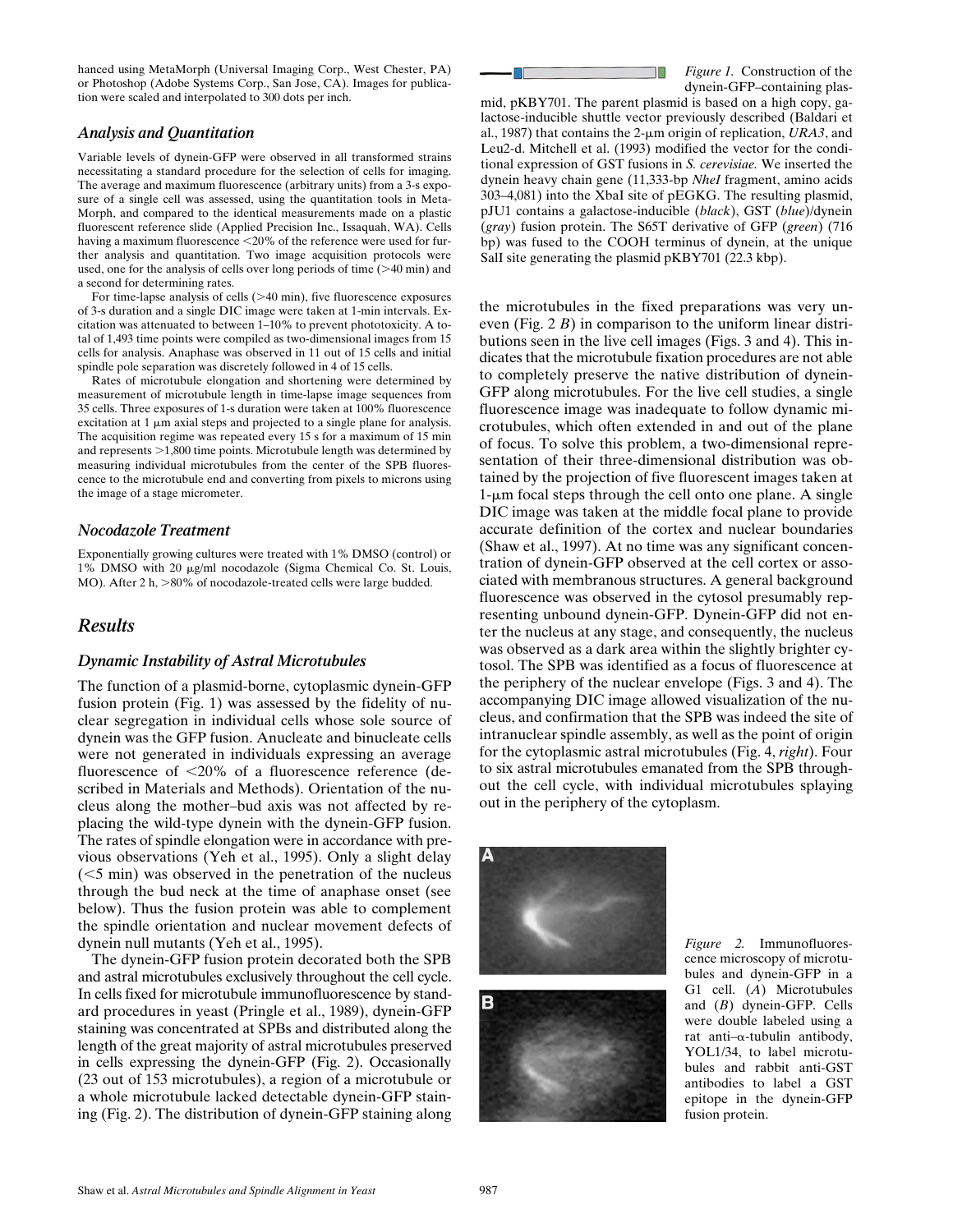

*Figure 3.* Microtubules exhibit dynamic instability. High resolution fluorescence images of unbudded G1 cells. Haploid strain 9d $\Delta$ d lacks an endogenous copy of dynein and contains the GST–dynein-GFP fusion (pKBY701). A series of eight time points at 1-min intervals are displayed from top to bottom on the left and continuing on the right. Each image displayed represents a reconstruction from five exposures taken at 1-mm axial steps. A single microtubule at the bottom of each panel is shown to polymerize in the first three panels before undergoing a catastrophe and shortening in panel four. The same microtubule rescues and grows to the cell cortex before undergoing catastrophe and shortening back toward the spindle pole. Bar,  $2 \mu m$ .

Dynamic instability of astral microtubules occurred throughout the cell cycle (Fig. 3). Individual microtubules exhibited growth and shortening at  $0.5 \mu m/min$  (range from 0.3 to 1.5  $\mu$ m/min; *n* = 63 microtubules). These velocities are an underestimate due to the projection of microtubules in a three-dimensional data set onto a two-dimensional plane. No statistical difference in velocities was observed from interphase to mitosis at the level of resolution of this study. The average microtubule length was  $1.58 \pm 1.58$ 0.54  $\mu$ m (*n* = 63). Shortening microtubules were observed to switch back to growth (rescue) (Fig. 3), although determination of rescue events close to the pole was difficult to observe due to the high density of microtubules at the SPB.

### *In G1, Astral Microtubule Dynamics Push the SPB and Nucleus*

The finding that cytoplasmic dynein decorated astral microtubules, and was concentrated at the single SPB in unbudded cells (G1 stage of the cell cycle, Fig. 4), allowed us to determine the in vivo orientation and movements of astral microtubules, the SPB, and nucleus. We examined nuclear movement by time-lapse images taken at 60-s intervals. G1 cells contained conical astral microtubule arrays  $(\sim 60^{\circ}$  arc) undergoing constant polymerization and depolymerization (Figs. 3 and 4). These arrays apparently pushed the nucleus in the opposite direction of microtubule growth (18 cells examined), resulting in nuclear excursions through the cell. The direction of these excursions depended upon the orientation of a growing microtubule, and were reflected by the nuclear movements limited to a  $60^{\circ}$  arc in



*Figure 4.* Microtubule growth in G1 is coupled to nuclear movement. Dynamic astral microtubules from a single SPB push against the cell cortex and propel the nucleus in the opposite direction. High resolution DIC with overlain fluorescence (*right*) and fluorescence only (*left*) images of unbudded G1 cells. Haploid strain 9d $\Delta$ d, lack an endogenous copy of dynein and contain dynein-GFP (pKBY701). The focus of fluorescence represents the SPB, which could be seen at the edge of the nucleus in DIC (*right*, *overlay*). A series of five time points at 1-min intervals are displayed from top to bottom. Nuclear movement is from left to right over the time course. The cytoplasmic microtubules were organized into a coneshaped array facing away from the nucleus. Note the SPB at the leading edge of the nucleus, and the cytoplasmic microtubules growing opposite to the direction of movement. As individual microtubule (or microtubule arrays) extended to the left, the nucleus was propelled rightward. Bar,  $2 \mu m$ .

the opposite direction of the conical microtubule array. The astral microtubules were constantly growing and shortening during this time and no static interactions (interaction  $>3$  min) with the cell cortex were observed. When the astral microtubules reached the cell cortex, continued growth was accompanied either by SPB movement away from the cortex, or in microtubule buckling (Fig. 4). In 2 cells (of 18 cells examined), the SPB could be seen to transiently move once toward the tip of a microtubule at the cell surface. These movements were short ( $\approx 0.3 \mu$ m), appeared to occur after the microtubule switched from growth to shortening, were not specific to the bud neck region, and were not significant in comparison to the movements of the SPB and nucleus associated with microtubule growth.

The nuclear movements were completely dependent upon intact microtubule arrays (Fig. 5). Nocodazole treatment produced no distinct astral microtubules, barely detectable dynein-GFP accumulation at the pole, and inhibition of SPB and nuclear migration. These results corroborate the previous report of Yeh et al. (1995) that reported that the concentration of a Dhc1p-lacZ fusion to the SPB was also dependent upon intact microtubules. Most likely, the very weak SPB pattern shown in Fig. 5 reflects short microtubule arrays at the SPB, which are not able to produce nuclear movement. SPBs marked by Nuf2p-GFP (Nuf2p, a spindle pole antigen; Kahana et al., 1995) displayed SPB movements in G1 cells typical of those observed in cells expressing the dynein-GFP fusion (data not shown). These observations confirm that movements shown in Fig. 4 are representative of wild-type nuclear motility.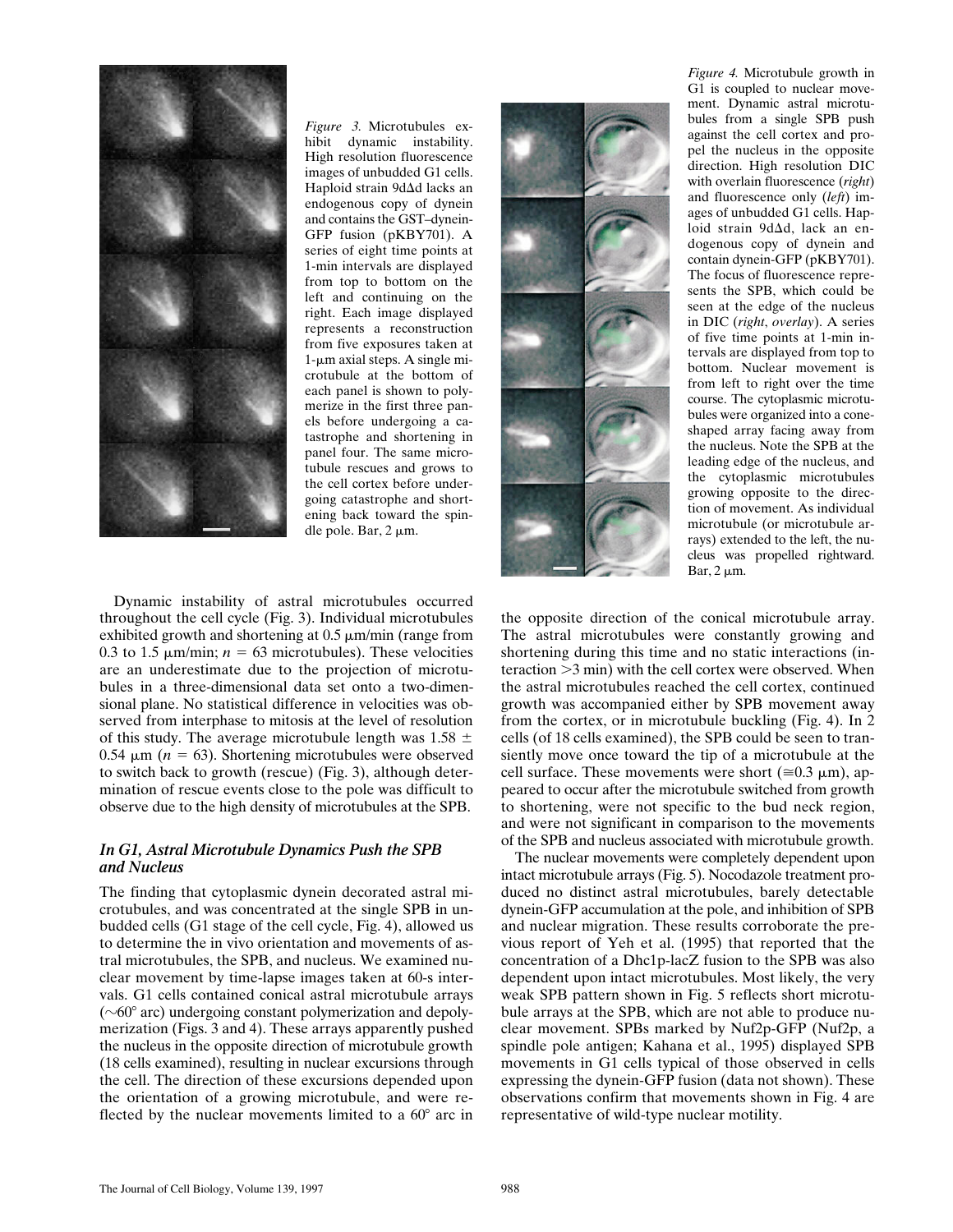

*Figure 5.* Nuclear movement requires cytoplasmic microtubules. Haploid strain  $9d\Delta d$  (containing pKBY701) cells were treated with nocodazole (NZ) as described in the Materials and Methods. Five fluorescence images (from left to right) at 5-min intervals are shown. The cell on the lower left is small budded, and the poles have separated (note the asymmetry in intensity at the poles). The cell on the upper right has only one fluorescent SPB. No nuclear movements were detected throughout the analysis. Thus, nuclear motility is dependent upon intact cytoplasmic microtubules. Points of fluorescence, indicative of dynein-GFP, could be seen at the SPBs even upon prolonged NZ treatment. Short tufts of microtubules may be resistant to NZ treatment. Bar,  $5 \mu m$ .

## *Nuclear Movement to the Bud Neck in S/G2 Depends on an Astral Microtubule Search and Capture Process*

Time-lapse images revealed that nuclear orientation to the bud neck in S/G2 was dependent upon astral microtubules penetrating the newly formed bud. Nuclear movements as described above continued in a direction away from microtubule growth as bud emergence occurred in S/G2. There was no discernible association between the SPB or astral microtubules and the incipient site of bud emergence (Fig. 6). Growing microtubules frequently and transiently contacted the cell cortex; however, the pattern of nuclear movement was unchanged from that of G1 cells until an astral microtubule grew into the bud. Upon penetration, the SPB and nucleus moved in the direction of the polymerized microtubule, toward the bud neck. Nuclear orientations occurred in this fashion with no obvious relationship to bud size. The apparent pulling force oriented the SPB and its astral microtubule array towards the bud so that as their dynamic instability continued, more and more astral microtubules grew toward and into the bud, rather than into the mother cell. Such microtubule dependent pulling forces (sustained SPB movement in the direction of microtubule growth) occurred only with microtubules polymerized into the bud, not in the mother cell. Upon penetration of astral microtubules into the bud, nuclear movement was restricted to the mother–bud axis, and the nucleus ceased its progression around the cell.

### *In G2/M, Dynein-GFP Accumulates on the Second SPB After Spindle Pole Separation*

SPB separation typically occurred after nuclear orientation to the bud neck. The spatial resolution of either dynein-GFP or Nuf2p-GFP in the fluorescence images did not allow a precise temporal determination of SPB duplication. Decoration of the second pole body with dynein-GFP could only be observed after the SPBs separated  $>1 \mu m$ (Fig. 7). It is important to note that in the few published electron micrographs of astral microtubules emanating from duplicated but unseparated SPBs (Byers, 1981), the microtubules originate from the bridge structure extending between the two pole bodies. Cytoplasmic dynein was clearly localized to the single array of microtubules at this time, a component of which had penetrated the bud. Once the SPBs separated during spindle formation, cytoplasmic



*Figure 6.* Microtubule penetration in the bud precedes nuclear movement to the neck. Montage from time-lapse experiments demonstrating that once cytoplasmic astral microtubules penetrate the bud, the nucleus migrates to the bud neck. Unbudded haploid cells ( $9d\Delta d$  containing pKBY701) were captured in the process of bud emergence. A series of DIC (*right*) and fluorescence (*left*) images over the time course indicated in the lower left (*min*) are shown from top to bottom, in consecutive series. In the upper left quadrant, the unbudded cell has a single SPB (embedded in the nuclear envelope), that is positioned at approximately five o'clock. In the next sequence, the SPB has migrated to approximately the seven o'clock position. Note that the astral microtubules trail the SPB and form a conical array. The position of bud emergence is six o'clock (see *47 min*). The SPB migrates around the cell periphery until the 9–10 o'clock position (*47 min*), well past the emerging bud. At this time, a long microtubule (7  $\mu$ m) can be seen extended toward and into the bud. The nucleus migrates in the direction of the bud after microtubule penetration of the bud (*57*–*69* min). The nucleus continues toward the bud neck, in the direction of the microtubule over the next 23 min (*69*–*92* min). Fluorescently labeled SPBs were apparent at 117 min. Bar,  $2 \mu m$ .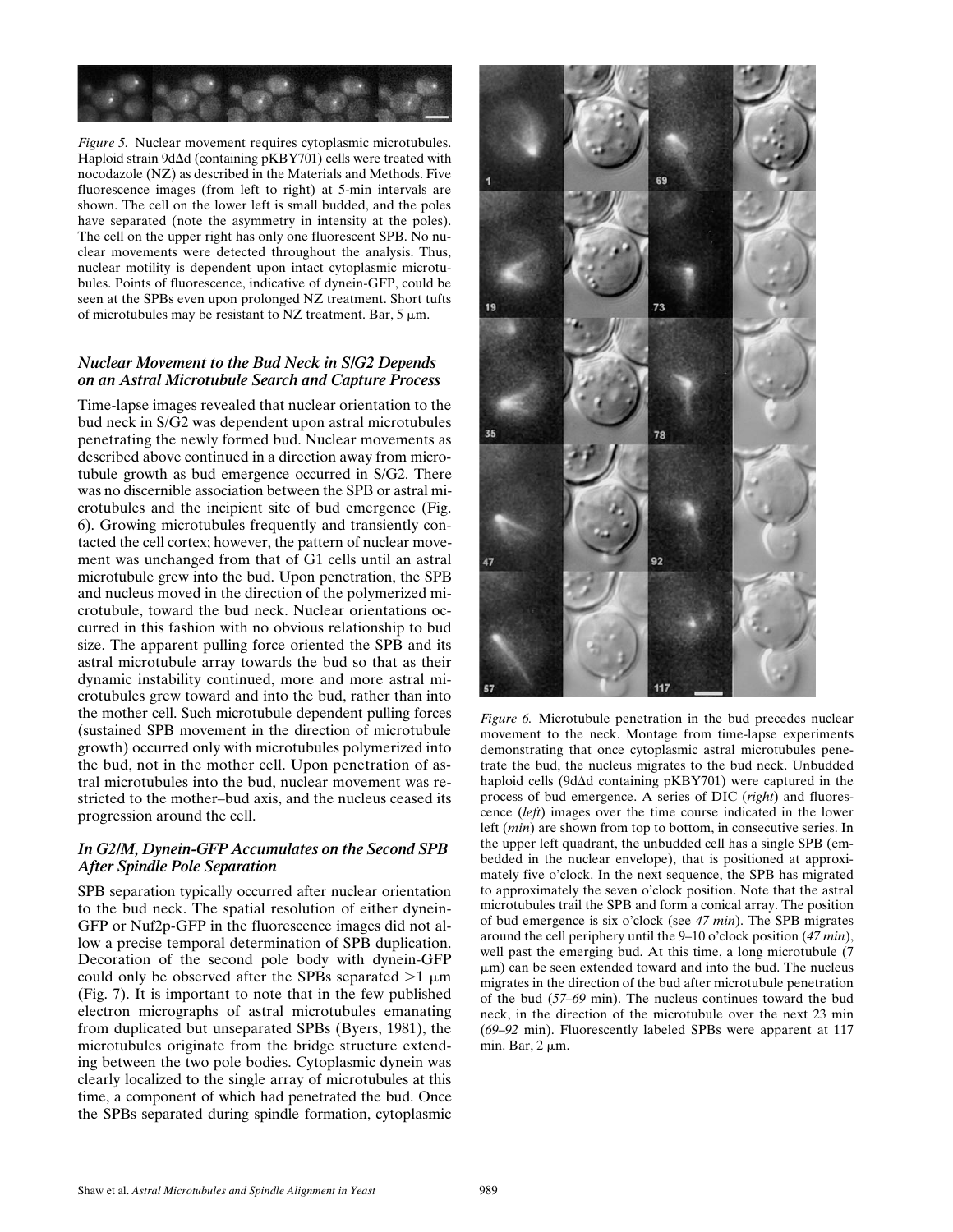

*Figure 7.* Dynein-GFP accumulation at the SPB. This sequence of fluorescence stacks demonstrates the accumulation of dynein on separated SPBs in budded cells. Cell cycle progression is from left to right at 5-min intervals. The upper left cell has only one visible SPB by fluorescence. In 5 min, the second SPB can be visualized, well separated from the first ( $\sim$ 1.4  $\mu$ m). Over time, the second SPB acquired fluorescence equal in intensity to the first. Quantitation of fluorescence accumulation over time is graphed in the panel to the right. Bar,  $2 \mu m$ .

dynein remained with the pole destined for the bud  $(SPB<sub>bud</sub>;$ Fig. 6) in three of four cells where both spindle poles could be followed discretely. There was a delay of about 10 min after visible separation of the SPBs before the spindle pole destined for the mother cell  $(SPB<sub>mother</sub>)$  accumulated cytoplasmic dynein (and astral microtubules). At this time, the SPB<sub>mother</sub> was 1–1.5  $\mu$ m from the SPB<sub>bud</sub> (Fig. 7, *right*). We could not distinguish the old and new pole from these studies. However, the microtubule array the G1 cells were born with was most often the array of microtubules destined for the bud.

## *Maintenance of Nuclear Orientation to the Bud Neck Does Not Require Stable Astral Microtubule–Cortical Interactions*

In G2/M, the nucleus remained near the neck of the budded cell. The SPB<sub>bud</sub> and nucleus exhibited short range movements. The SPB<sub>mother</sub> rotated about the neck site as described previously for spindles by DIC microscopy (Yeh et al., 1995). SPBs decorated with Nuf2p-GFP revealed similar short-range SPB movements (data not shown). At this time in the cell cycle, the bipolar spindle was evident within the nucleus by DIC microscopy with the spindle  $\sim$ 1.5–2  $\mu$ m in length. Astral microtubules from the SPB<sub>mother</sub> grew into the mother (30 out of 30 microtubules counted), whereas  $SPB<sub>bud</sub>$  initiated microtubules grew mainly into the bud (20 out of 23 microtubules counted). Stable interactions (localization  $>3$  min) of astral microtubules with the cortex were very rare (2 out of 53 microtubules counted), indicating that the restriction in nuclear movements was not dependent upon stable attachments of astral microtubules in the mother or bud.

### *Spindle Elongation in Anaphase*

Anaphase onset was observed as elongation of the central spindle and nuclear envelope through the bud neck by DIC (Kahana et al., 1995; Yeh et al., 1995) and rapid separation of SPBs in dynein-GFP or Nuf2-GFP fluorescence images. The average microtubule length in anaphase was 1.98  $\pm$ 1.0  $(n = 12)$ , slightly higher than the average nonanaphase microtubule length of  $1.2 \pm 0.2$  ( $n = 51$ ). As the spindle elongated (anaphase B) there was concordant decrease in the average length of the SPB<sub>bud</sub> microtubule ar-



*Figure 8.* Microtubule attachment in the tip of budded cells in anaphase. DIC (*bottom*) and fluorescence (*top*) images demonstrating the stabilization of a single microtubule to a bud tip and the movement of the nucleus to that site with concomitant shortening of the microtubule. This behavior was infrequent, and is not typical of most anaphases. Two SPBs of equal intensity can be seen in the upper left 10 min before anaphase onset. The SPB closest to the neck is destined for the bud. The nucleus can be seen in DIC where the positions of the spindle poles have been denoted by an asterisk. By 10 min, the fast portion of anaphase is complete and by 15 min after anaphase onset, a microtubule from SPB<sub>bud</sub> extends into the bud to the tip of the budded cell. Note that the nucleus spans the neck at this time point (15 min after anaphase onset) and that the spindle pole does not lead the nucleus. The microtubule in the bud shortens with spindle elongation (5-min intervals, *15*–*25* min). The cytoplasmic microtubules associated with  $SPB<sub>mother</sub>$  remain short and distant from the cortex as SPB<sub>mother</sub> moves toward the base of the mother cell. The cytoplasmic microtubules associated with  $SPB<sub>bud</sub>$  that are not in contact with the cortex remain dynamic. By the end of anaphase, the SPB migrates to the site where the microtubule in the bud is apparently "attached." Bar,  $2 \mu m$ .

ray as the  $SPB<sub>bud</sub>$  migrated toward the tip of the bud (Fig. 8). In addition, astral microtubules in the mother were displaced during anaphase, and could be observed to trail the SPB in its movement to the cortex (astral microtubules trailing SPB in mother; Fig. 8, 15–25 min). After the  $SPB<sub>mother</sub>$ reached the distal portion of the mother cells, the astral microtubules were consistently short and difficult to resolve.

Astral microtubules were capable of forming static interactions  $(>= 3 \text{ min})$  with the bud tip during anaphase, but they were rare  $(n = 2$  out of 18 cells recorded) (Fig. 8). Different microtubules from  $SPB<sub>bud</sub>$  interact with the bud cortex or undergo dynamic instability (Fig. 8). Spindles undergoing anaphase without microtubules stably attached in the bud generally had several dynamic microtubules polymerizing into the bud and occasionally back into the mother cell. However by the completion of anaphase, microtubules from the  $SPB<sub>bud</sub>$  were rarely seen in the mother cell. Spindle elongation was biphasic with an initial rate of 1  $\mu$ m/min followed by slower elongation into the bud at one-third that rate regardless of apparent microtubule attachment to the cell cortex  $(n = 9)$ . Cells with Nuf2-GFP– labeled SPBs (containing wild-type dynein) exhibited the same rate of spindle elongation  $(n = 4)$ , data not shown). These data are in accord with the rates of spindle elongation from previously published DIC (Yeh et al., 1995) and Nuf2-GFP (Kahana et al., 1995) studies.

### *Spindle Disassembly in Telophase*

The astral microtubules and the nucleus resumed the behavior typified by G1 cells (above) before cytokinesis. The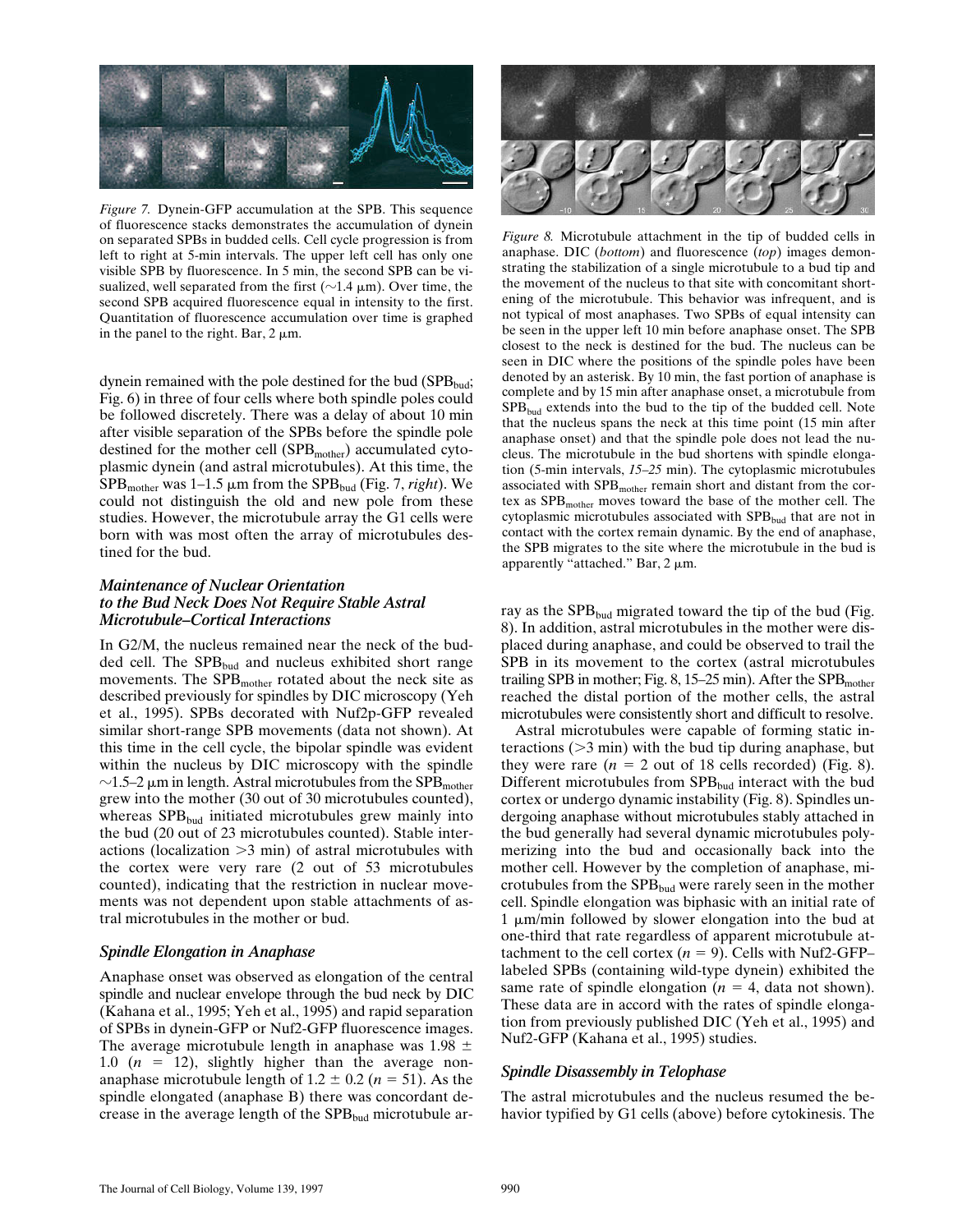nucleus and SPB moved, in either the mother or daughter cell, in a direction opposite microtubule growth. This movement tended to push the SPB and nucleus toward and through the center of the cell. This indicates that the stiffness and pushing forces of the central spindle in anaphase may be much stronger than the pushing forces generated by the growth phases of microtubule dynamic instability.

# *Overexpression of Dynein-GFP Results in a Defect in Nuclear Migration*

Cells expressing elevated levels of dynein-GFP were identified in the population by levels of average fluorescence equivalent to  $>50\%$  of our fluorescence reference. Gross overexpression of dynein-GFP did not appear to inhibit dynamic instability, per se, but resulted in elongated and bundled microtubules preferentially in the bud during mitosis. Bundling was evidenced by occasional splaying apart of microtubule bundles. Microtubule growth in the mother cell often exhibited normal dynamic instability and bundling was much less frequent than in the bud. The hyperelongated astral microtubules exhibited sweeping motions along the inner surface of the bud, movements not characteristic of short microtubule arrays in cells expressing low levels of dynein-GFP. Mitotic cells overexpressing dynein-GFP had properly aligned spindles before anaphase (Fig. 9, row *5* column *1* and row *6* column *4*). Upon anaphase onset (Fig. 9, row *6* column *5*), the spindle seemed to be prevented from entering the bud by the persistent astral microtubule array extending into the bud. Further growth of this microtubule bundle pushed the nucleus and spindle towards the base of the mother cell. In a few instances, where disassembly of the stable microtubules occurred, nuclear translocation into the bud followed rapidly (Ozoy, Z., C. Yang, E. Yeh, and K. Bloom, data not shown).

# *Discussion*

The ability to visualize astral microtubules with dynein-GFP has revealed robust dynamic instability in yeast. More profound, however was the ability to integrate microtubule dynamics with spindle and nuclear movements throughout an entire cell cycle. The results herein indicate: (*a*) a fundamental role for microtubule dynamic instability in positioning nuclei and aligning spindles; (*b*) an extranuclear force on the SPB arising primarily from transient interactions



*Figure 9.* Overexpression of dynein-GFP. Cells with elevated levels of fluorescence  $($ >three- to fourfold over the bulk of the population) exhibited hyperstabilized microtubules only in the bud, and only during late G2/M or anaphase. Two cells expressing different amounts of dynein-GFP are shown at 4-min intervals from left to right. The cell to the left contains low levels of dynein-GFP and completes an entire cell cycle, budding a second time within the 160-min of this time-lapse. Note in this cell that there is no apparent attachment of astral microtubules to the bud tip during anaphase. The cell on the right hand side contains three to four times more dynein-GFP fluorescence than cells normally selected for imaging. Observable in this cell are very dynamic astral microtubules from the single SPB in G1 and from both SPBs during the S/G2 stage. Note that the mitotic nucleus does not appear to remain near the bud neck, but when an astral microtubule

enters the bud neck (row *4*, column *3*), the spindle becomes properly oriented along the mother/bud axis (row *4*, column *6*). The astral microtubule array in the bud remains very dynamic and undergoes numerous rescues, never depolymerizing back to the mother cell. Sweeping of the astral microtubule array laterally under the bud cortex can be observed (row *6*, columns *1–3*). Upon anaphase (row *6*, column *4*), the spindle is properly aligned but is prevented from entering the bud by the stable astral microtubule array extending into the bud. Further growth of this microtubule bundle pushes the nucleus and spindle towards the base of the mother cell. These cells often become blocked in the cell cycle at this stage.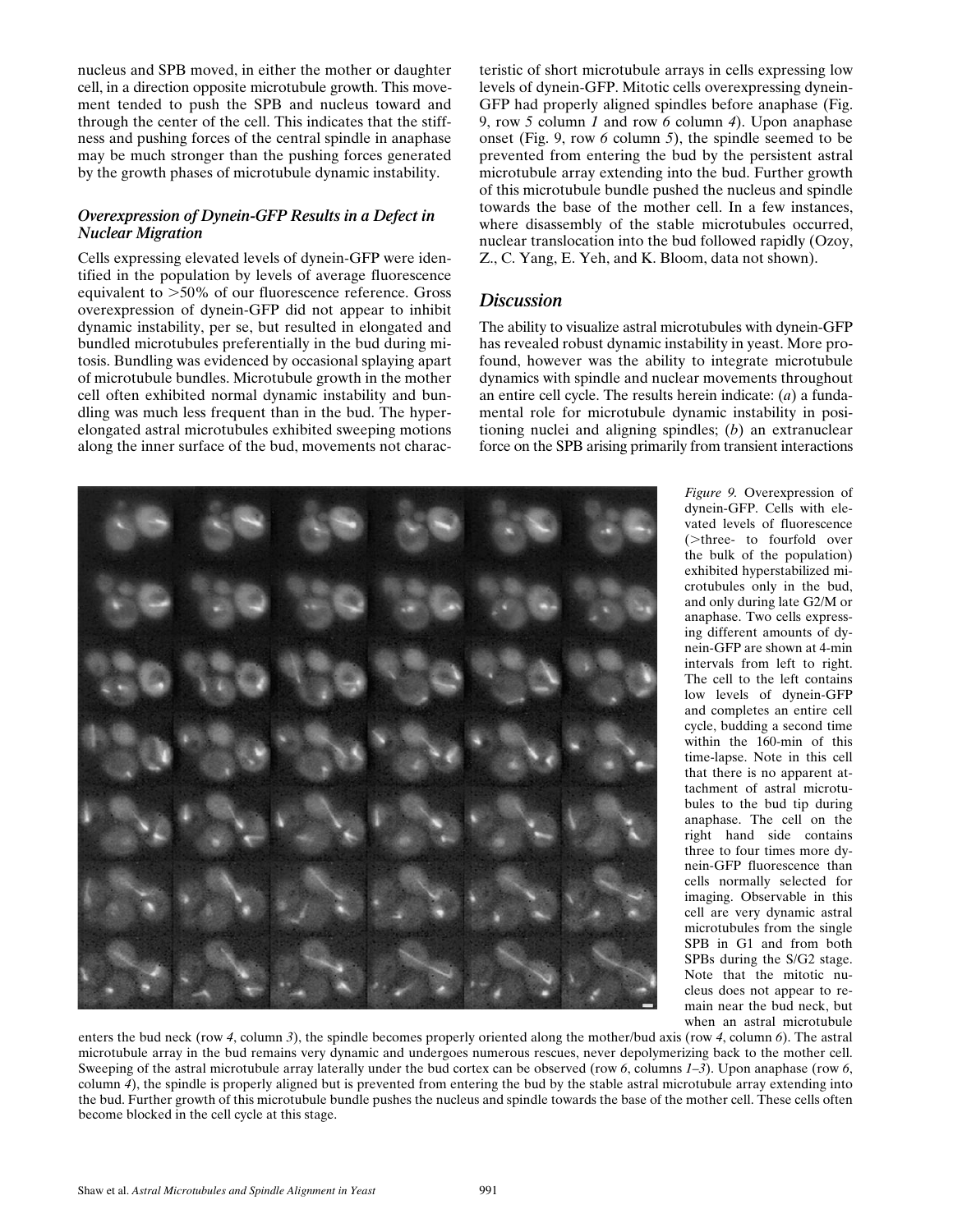

*Figure 10.* Schematic representation of astral microtubule dynamics throughout the yeast cell cycle. The nucleus is indicated in blue, astral microtubules in green, and the intranuclear spindle microtubules in red. In unbudded cells and cells with small buds, the astral microtubules originate from the single SPB (*G1*, *G1*/*S*). The astral microtubules are organized most often into a conical array. Individual microtubules show asynchronous dynamic instability throughout the cell cycle with growth and shortening at  $\approx 0.5$   $\mu$ m/min. As microtubules reach the cell cortex, continued growth results in nuclear movement in the opposite direction. Thus, astral microtubule growth pushes against the cell cortex to propel the nucleus around the cell interior (*G1*/*S*-*S*/*G2*). The nucleus and/or microtubules make no stable contact in unbudded cells. Once a bud has formed, the dynamically unstable microtubules penetrate the bud (*S*/*G2*). At this point, the nucleus moves toward the neck of the budded cell (*G2*/*M*). The second pole body is delayed in acquiring the dynein-GFP fusion protein (*S*/*G2–G2*/*M*). Only after the pole bodies have separated, is the second pole competent to nucleate astral microtubules (*G2*/*M*). Once both SPB's are labeled with dynein-GFP, and the nucleus is at the neck, biphasic spindle elongation ensues (*M*). Astral microtubules that contact the bud tip, shorten as the spindle elongates (*Anaphase*). Finally, when central spindle disassembly occurs (*Telophase*), the astral microtubule dynamic instability and the movements of the SPB and nucleus become typical of G1 cells.

of astral microtubules in the bud; and (*c*) a possible mechanism for assuring unity of SPB transmission into the bud.

### *Yeast Use Dynamic Instability and Transient Microtubule Interactions to Position the Nucleus and Align the Mitotic Spindle Along the Mother/bud Axis*

Live-cell imaging of interphase cells dramatically illustrates the constant polymerization and depolymerization of the conical shaped astral microtubule arrays previously documented in budding yeast (Fig. 10). These microtubule arrays pushed the nucleus in the opposite direction of microtubule growth, resulting in nuclear excursions through the cell. Stable attachments of microtubules to the cell cortex and pulling forces postulated from still images did not contribute significantly to nuclear movements. The astral microtubules, in performing this action of moving the nucleus, probed the entire cell cortex during interphase. Upon finding the emerging bud, nuclear movement was biased toward the direction of the bud. Depolymerization of astral microtubules with nocodazole completely inhibited both the slow progression of the nucleus and the directed movement to the bud neck, underscoring the requirement for astral microtubules and confirming earlier works (Huffaker et al., 1988; Jacobs et al., 1988). This stochastic process of microtubules searching for the bud via

dynamic instability is reminiscent of the "search and capture" mechanisms postulated for microtubule attachment to kinetochores during prometaphase (Mitchison et al., 1986; Holy and Leibler, 1994; Hyman and Karsenti, 1996).

The centrality of microtubule dynamics to the fidelity of nuclear migration was further evidenced by analysis of cells overexpressing dynein. Persistent and hyperelongated microtubules were observed in the bud in cells expressing excess dynein-GFP. Anaphase was completed in the mother cell due to the inability of the bud-resident astral microtubules to depolymerize. Spindle elongation in the mother was always accompanied by persistent microtubules in the bud, and did not result from the lack of microtubule interactions in the bud or cell cortex. Hence, eventual spindle misalignment may result from the persistence of highly stable microtubules that present a physical barrier to nuclear translocation into the bud.

The dramatic changes in microtubule dynamic instability in cells expressing no (Carminati and Stearns, 1997) or high levels of dynein reflect recent observations that Kar3p, a minus-end–directed, microtubule-based motor protein, also influences the assembly of cytoplasmic astral microtubules (Saunders et al., 1997). Loss of Kar3p results in increased number and average length of astral microtubule arrays. Whereas the mechanisms leading to the generation of hyperelongated microtubules are likely to be different in the dynein deficiency strain versus the cells overexpressing dynein-GFP, the regulation of microtubule-based motors clearly affects the distribution of astral microtubules in fundamental ways. Hence, the disruption of microtubule dynamics by microtubule-based motors, when mutant or when expression levels are modified, explains, in part, the defects observed in nuclear migration, spindle alignment, and elongation into the bud.

#### *Orientation of the Nucleus and Mitotic Spindle Depends Primarily upon Transient Interactions of Astral Microtubules in the Bud*

Alignment of the mitotic spindle along the mother–bud axis does not appear to be the consequence of the rigid interaction of cortical microtubules with the cell cortex in the mother and bud, but rather due to the net sum of less static interactions of dynamic microtubules within the bud alone. Though we were able on two occasions to document stable interactions of individual astral microtubules with the bud tip during anaphase, that interaction had no measurable effect on the rate of spindle elongation or nuclear penetration into the bud. We presume stable interactions have little to do with spindle orientation as only 2 of 11 cells imaged through anaphase exhibited any perceived stable microtubule interaction with the bud cortex. We conclude from this analysis that the majority of information for spindle alignment and the majority of force applied externally to the spindle do not come from stable interactions of astral microtubules with the cell cortex.

The movement of the nucleus in the direction of an astral microtubule that has penetrated the bud in S/G2 is indicative of pulling forces at this stage in the cell cycle, and is consistent with previous work showing that SPBs can migrate into the bud in the absence of a central spindle (Yeh et al., 1995). In the present study, seeing that the nu-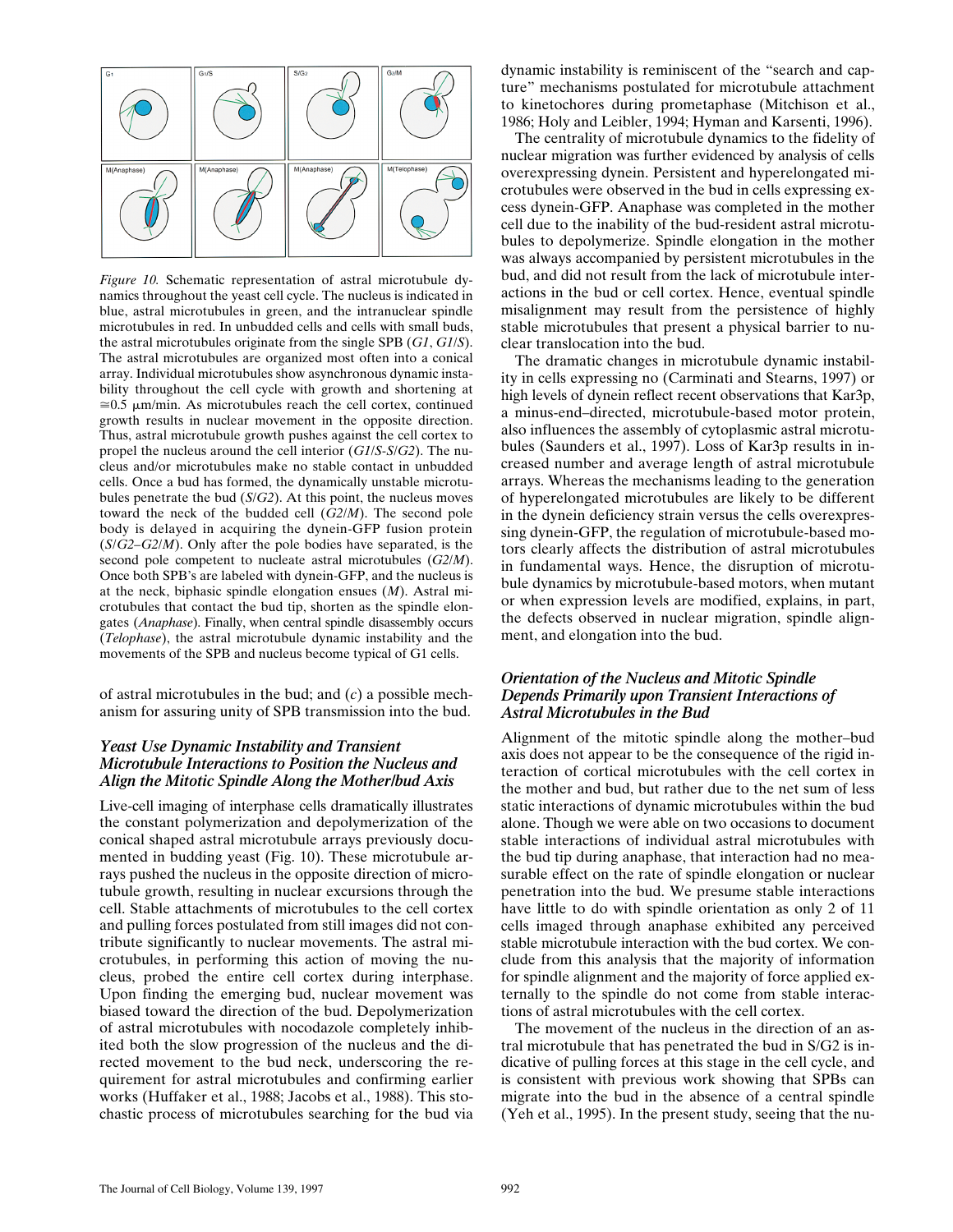cleus follows the microtubules, and measurements indicating that the microtubules shortened as the distance between the  $SPB<sub>bud</sub>$  and bud tip diminished, may provide additional evidence for pulling forces in the bud. Very few stable microtubules were observed in the mother cells, and microtubule shortening was not associated with migration of SPB<sub>mother</sub> during anaphase. In contrast, astral arrays associated with SPB<sub>mother</sub> were displaced upon anaphase onset and often followed the pole body as the central spindle elongated towards the distal end of the mother cell. Therefore, microtubule-dependent forces capable of pulling the SPB must be transient in nature and confined primarily to the emerging bud.

These observations provide a mechanism for understanding several classic observations of asymmetric nuclear positioning in higher animals and plants. In *Caenorhabditis elegans* (Hyman and White, 1987; Hyman, 1989; White and Strome, 1996) and *Pelvetia fastigiata* (Allen and Kropf, 1992) a nuclear rotation in early development has an essential role in determining the fate of progeny cells. Migration of spindle poles close to a site in the cell surface precedes asymmetrical cell divisions in oocytes and early embryos as well (Baker et al., 1993). These events may be related mechanistically to the orientation of the spindle in budding yeast. A microtubule-based process of searching that is mediated by dynamic instability to position the spindle with respect to the nascent bud, or other cortical sites may be a common feature of spindle and nuclear movements in a variety of cell types.

### *A Proposed Mechanism for the Transmission of a Single SPB into the Bud*

Dynamic microtubules and transient interactions with sites in the bud could account for the mechanism that ensures unity in SPB deposition in to the bud. In G1, only one astral microtubule array is evident. Once a microtubule penetrates the bud, subsequent microtubule growth from that SPB is biased toward the bud, largely due to the SPB being partially imbedded in the nuclear envelope. One pole was usually biased toward the bud, well before the second pole was competent to acquire dynein and nucleate astral microtubule (Figs. 6 and 10). Therefore, microtubules from the second pole  $(SPB<sub>mother</sub>)$  did not accumulate in the nascent bud, avoiding potential errors that would lead to migration of both SPBs (and the accompanying spindle and nucleus) in the bud. Once the central spindle was assembled  $(1.5-2.0 \mu m)$  the inherent "stiffness" of the spindle oriented the SPB<sub>mother</sub> to face away from the bud site, and the restriction in astral microtubule growth to one face of the pole body further predisposed astral microtubules from this pole away from the bud and into the mother cell.

The transient nature of astral microtubule associations with the cortex may contribute to error correction mechanisms. If microtubule contacts in the bud were stable, then errors from stray microtubules would be difficult to correct. However, multiple transient interactions between microtubules and sites in the bud greatly favor the SPB first oriented to the bud to remain facing the bud. A stray microtubule from the opposite pole that does move into the bud would rapidly disassemble and not result in reorienting the distal SPB. In one case we have observed a micro-

tubule from the  $SPB<sub>bud</sub>$  that grew into the mother well after anaphase onset. This microtubule grew quite long  $(>\,6$  $\mu$ m), extending well into the mother cell before catastrophe and shortening. Microtubule growth from  $SPB<sub>bud</sub>$  to the mother and vice versa were infrequent relative to the total number of events. Nevertheless, such events did not result in aberrant mitoses, and are indicative of a mechanism that does not rely on a stable microtubule–cortical interaction.

### *A Role for Dynein in Spindle Alignment*

The interaction of dynein with dynactin, and the association of the dynactin complex with actin-related proteins (Schroer, 1994) point toward the notion that dynein– dynactin complex in the bud may be mobile and physically associated with the actin cytoskeleton. One of the most pronounced asymmetries in yeast is the polarized distribution of actin into the growing bud (Lew and Reed, 1995). A mechanism that couples dynein with the actin cytoskeleton would account for dynein's ability to transiently stabilize cytoplasmic microtubules and polarize one SPB toward the bud. As described above, there may not be a "single" site for microtubule capture in the bud. Rather, cumulative transient interactions between dynein and dynactin, the actin cytoskeleton, and dynamic astral microtubules emanating from the SPB may provide the force, as well as the mechanism that ensures spindle alignment and that only one SPB is deposited into the bud.

Dynein has been implicated in providing the directional information for nuclear migration in yeast. However, the finding that dynein is associated with microtubules in both mother and bud preclude it being the determinant in generating asymmetry. Instead, there are likely to be components in the bud and bud tip that are capable of transient interactions with dynein. The polarization of "transient stabilization" domains to the bud may result from mechanisms that contribute to actin polarization toward the bud, and the bud site selection machinery (Pringle et al., 1995). Interestingly, several proteins that mark the bud site are restricted both temporally and spatially to the tip of growing buds in yeast (Amberg et al., 1997; Evangelista et al., 1997), and in asymmetrically dividing blastomeres of the germline lineages in *C. elegans* (Etemad-Moghadam et al., 1995). These transient interactions may be critical in the capacity for differential positioning within the cell and mechanisms that ensure the distribution of one and only pole to the progeny.

We thank J. Kahana and P. Silver (Harvard University, Cambridge, MA) for constructing and generously supplying the bright and reliable Nuf2- GFP clone, E. Bi (University of North Carolina at Chapel Hill) for supplying the rabbit anti-GST antibodies, and S. Inoue for laboratory space at the Marine Biological Laboratory (Woods Hole, MA) at the inception of the imaging.

This work was supported by research grants from the National Institutes of Health General Medical Science (to K. Bloom and E.D. Salmon). E. Yeh was supported by the North Carolina Employment and Security Commission.

Received for publication 12 May 1997 and in revised form 11 August 1997.

#### *References*

Allen, V.W., and D.L. Kropf. 1992. Nuclear rotation and lineage specification